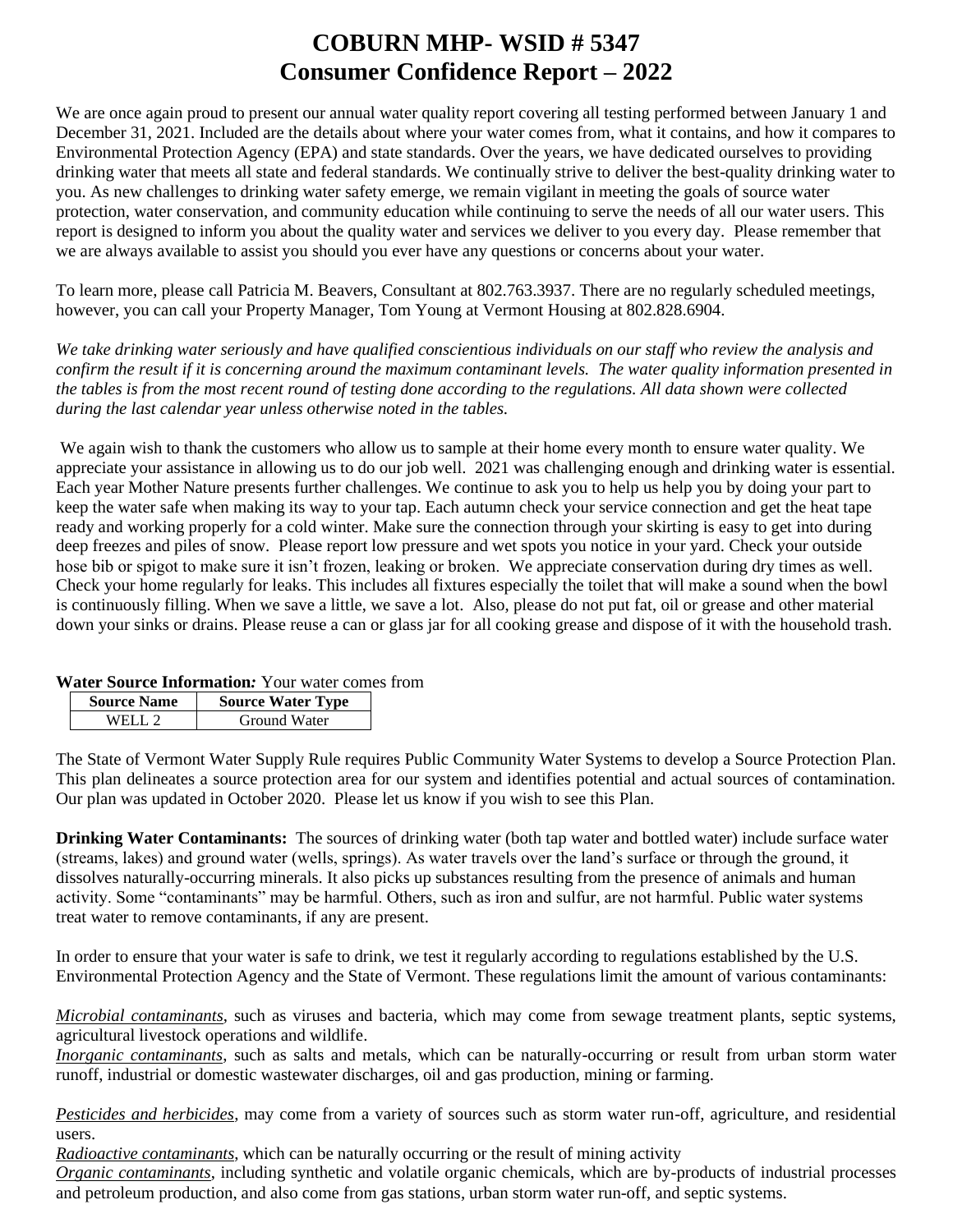# **Water Quality Data**

The table below lists all the drinking water contaminants that we detected during the past year. It also includes the date and results of any contaminants that we detected within the past five years if tested less than once a year. The presence of these contaminants in the water does not necessarily show that the water poses a health risk.

**Terms and abbreviations** - In this table you may find terms you might not be familiar with. To help you better understand these terms we have provided the following definitions:

**Action Level (AL):** The concentration of a contaminant which, if exceeded, triggers treatment or other requirements which a water system must follow.

**Level 1 Assessment:** A level 1 Assessment is a study of the water system to identify potential problems and determine (if possible) why total coliform bacteria have been found in our water system.

**Level 2 Assessment:** A Level 2 Assessment is a very detailed study of the water system to identify potential problems and determine (if possible) why an E. coli MCL violation has occurred and/or why total coliform bacteria have been found in our water system on multiple occasions.

**Locational Running Annual Average (LRAA):** The average of sample analytical results for samples taken at a particular monitoring location during four consecutive calendar quarters.

**Maximum Contamination Level (MCL):** The "Maximum Allowed" MCL is the highest level of a contaminant that is allowed in drinking water. MCL's are set as close to the MCLG's as feasible using the best available treatment technology.

**Maximum Contamination Level Goal (MCLG):** The "Goal" is the level of a contaminant in drinking water below which there is no known or expected risk to human health. MCLG's allow for a margin of safety.

**Maximum Residual Disinfectant Level (MRDL):** The highest level of a disinfectant allowed in drinking water. Addition a disinfectant may help control microbial contaminants.

**Maximum Residual Disinfectant Level Goal (MRDLG):** The level of a drinking water disinfectant below which there is no known or expected risk to health. MRDLGs do not reflect the benefits of disinfectants in controlling microbial contaminants.

**Nephelometric Turbidity Unit (NTU):** NTU is a measure of the clarity of water. Turbidity in excess of 5 NTU is just noticeable to the average person.

**Parts per million (ppm) or Milligrams per liter (mg/l):** (one penny in ten thousand dollars) **Parts per billion (ppb) or Micrograms per liter (ug/l):** (one penny in ten million dollars)

**Parts per trillion (ppt) or Nanograms per liter (ng/l):** (one penny in ten billion dollars)

**Picocuries per liter (pCi/L):** a measure of radioactivity in water

**Running Annual Average (RAA):** The average of 4 consecutive quarters (when on quarterly monitoring); values in table represent the highest RAA for the year.

**Treatment Technique (TT):** A required process intended to reduce the level of a contaminant in drinking water.

**90th Percentile:** Ninety percent of the samples are below the action level. (Nine of ten sites sampled were at or below this level).

**Per- and polyfluoroalkyl substances (PFAS):** a group of over 4,000 human-made chemicals (they do not occur naturally) that have been used in industry and consumer products worldwide and includes:

 **(PFNA): Perfluorononanoic Acid (PFOA): Perfluorooctanoic Acid (PFOS): Perfluorooctane Sulfonic Acid (PFHpA): Perfluoroheptanoic Acid (PFHxS): Perfluorohexane Sulfonic Acid (11Cl-PF3OUdS): 11-Chloroeicosafluoro-3-oxaundecane-1-sulfonic Acid (9Cl-PF3ONS): 9-Chlorohexadecafluoro-3-oxanonane-1-sulfonic Acid (DONA): 4,8-Dioxa-3H-perfluorononanoic Acid (HFPO-DA): Hexafluoropropylene Oxide Dimer Acid (NEtFOSAA): N-ethyl perfluorooctanesulfonamidoacetic Acid (NMeFOSAA): N-methyl perfluorooctanesulfonamidoacetic Acid (PFBS): Perfluorobutane Sulfonic Acid**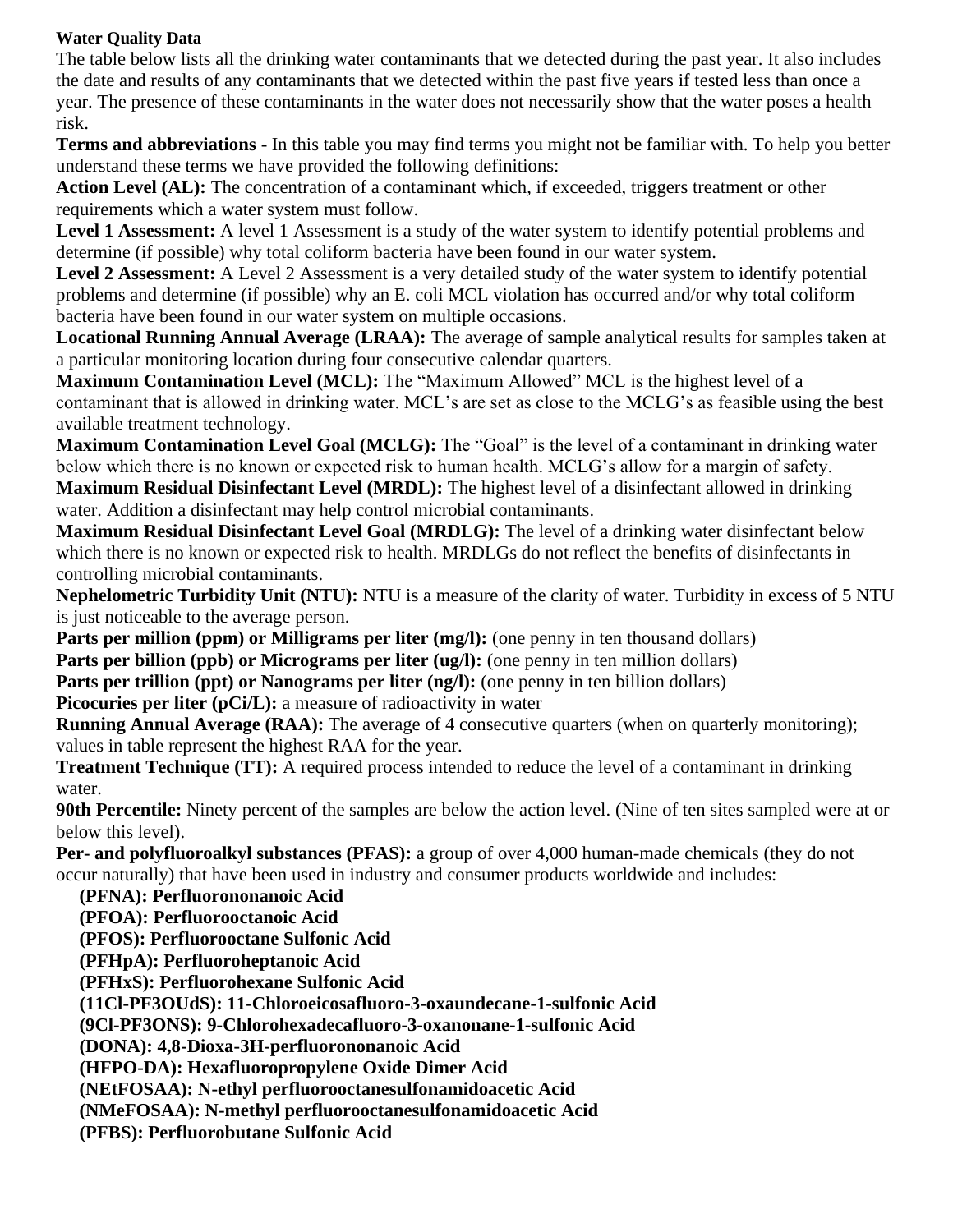**(PFDA): Perfluorodecanoic Acid (PFDoA): Perfluorododecanoic Acid (PFHxA): Perfluorohexanoic Acid (PFTA): Perfluorotetradecanoic Acid (PFTrDA): Perfluorotridecanoic Acid (PFUnA): Perfluoroundecanoic Acid**

### **Detected Contaminants COBURN MHP**

| Disinfection Residual   RAA   RANGE |                                        |            |  | Unit   MRDL   MRDLG   Typical Source |
|-------------------------------------|----------------------------------------|------------|--|--------------------------------------|
|                                     |                                        |            |  |                                      |
| Chlorine                            | $\mid 0.208 \mid 0.200$ - $0.300 \mid$ | $mg/1$   4 |  | Water additive to control microbes   |

| <b>Chemical</b><br><b>Contaminants</b> | <b>Collection</b><br><b>Date</b> | <b>Highest</b><br><b>Value</b> | Range              |     |  | Unit   MCL   MCLG   Typical Source                                                               |
|----------------------------------------|----------------------------------|--------------------------------|--------------------|-----|--|--------------------------------------------------------------------------------------------------|
|                                        |                                  |                                |                    |     |  |                                                                                                  |
| <b>Barium</b>                          | 05/04/2021                       | 0.037                          | $0.037 -$<br>0.037 | ppm |  | Discharge of drilling wastes; Discharge<br>from metal refineries; Erosion of<br>natural deposits |

| <b>Radionuclides</b>    | <b>Collection</b><br><b>Date</b> | <b>Highest</b><br><b>Value</b> | Range     | <b>Unit</b> |              | MCL   MCLG   Typical Source |
|-------------------------|----------------------------------|--------------------------------|-----------|-------------|--------------|-----------------------------|
|                         |                                  |                                |           |             |              |                             |
| Combined Radium (-226 & | 05/04/2021                       | 0.614                          | $0.614 -$ | pCi/L       | 0            | Erosion of natural          |
| $-228$                  |                                  |                                | 0.614     |             |              | deposits                    |
| Radium-228              | 05/04/2021                       | 0.614                          | $0.614 -$ | pCi/L       | $\mathbf{0}$ | Erosion of natural          |
|                         |                                  |                                | 0.614     |             |              | deposits                    |

| <b>Disinfection</b> | <b>Collection</b> | <b>Highest</b> |         |     |    |   |                                            |
|---------------------|-------------------|----------------|---------|-----|----|---|--------------------------------------------|
| <b>ByProducts</b>   | Year              | <b>LRAA</b>    |         |     |    |   | Range   Unit   MCL   MCLG   Typical Source |
|                     |                   |                |         |     |    |   |                                            |
| Total               | 2020              | 4              | $4 - 4$ | ppb | 80 | 0 | By-product of drinking water               |
| Trihalomethanes     |                   |                |         |     |    |   | chlorination                               |

| Lead and<br><b>Copper</b> | <b>Collection</b><br>Year | <b>90th</b><br><b>Percentile</b> | Range             | <b>Unit</b> | $AL^*$ | <b>Sites</b><br>Over<br><b>AL</b> | <b>Typical Source</b>                                                                                        |
|---------------------------|---------------------------|----------------------------------|-------------------|-------------|--------|-----------------------------------|--------------------------------------------------------------------------------------------------------------|
|                           |                           |                                  |                   |             |        |                                   |                                                                                                              |
| Lead                      | 2020                      | 3                                | $0 - 3.9$         | ppb         | 15     | 0                                 | Corrosion of household plumbing systems;<br>Erosion of natural deposits                                      |
| Copper                    | 2020                      | 0.1                              | $0.037 -$<br>0.12 | ppm         | 1.3    | $\Omega$                          | Corrosion of household plumbing systems;<br>Erosion of natural deposits; Leaching from<br>wood preservatives |

\*The lead and copper AL (Action Level) exceedance is based on the 90th percentile concentration, not the highest detected result.

## **Health Information Regarding Drinking Water**

Some people may be more vulnerable to contaminants in drinking water than the general population. Immunocompromised persons such as persons with cancer undergoing chemotherapy, persons who have undergone organ transplants, people with HIV/AIDS or other immune system disorders, some elderly, and infants, can be particularly at risk from infections. These people should seek advice about drinking water from their health care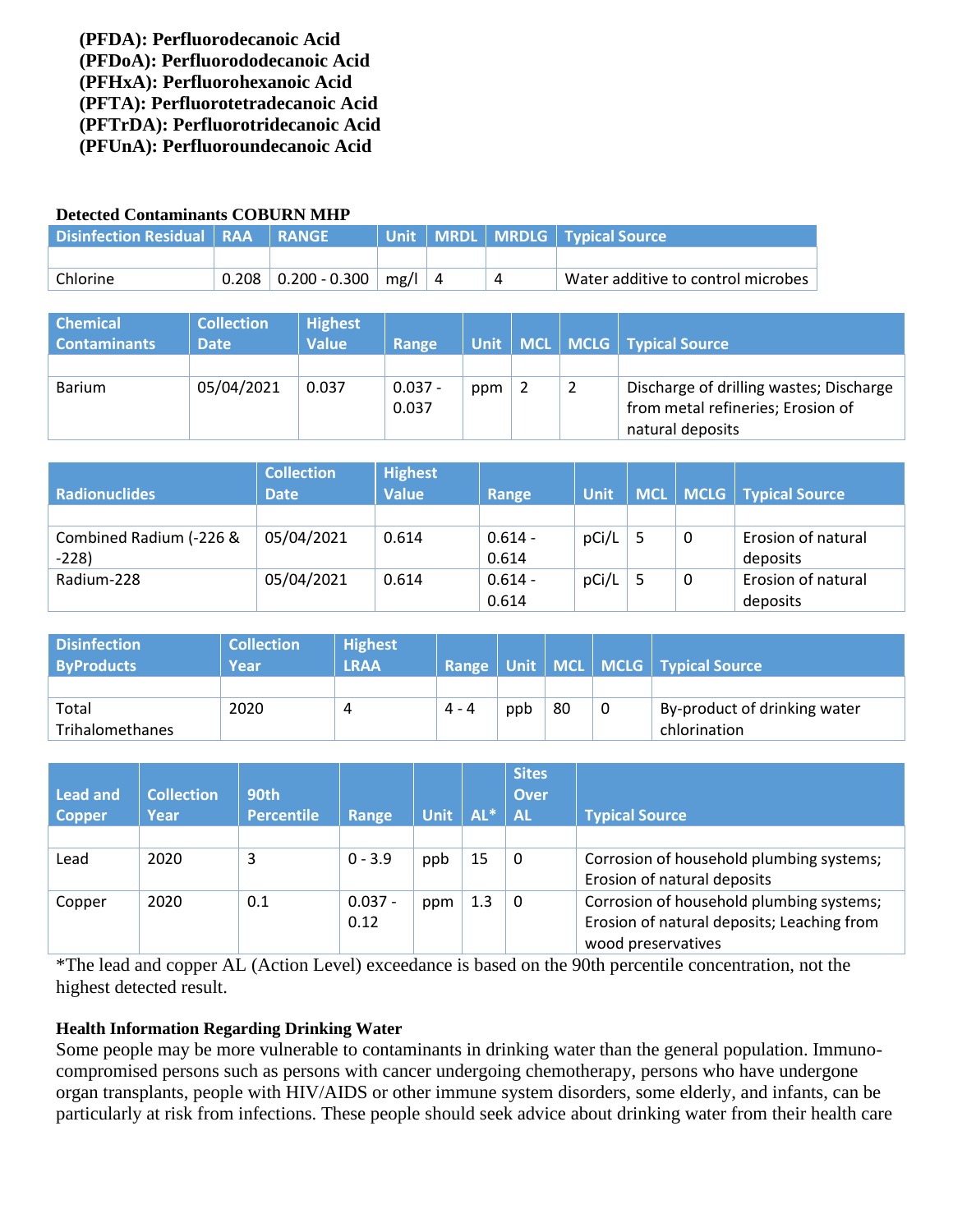providers. EPA/CDC guidelines on appropriate means to lessen the risk of infection by cryptosporidium and other microbiological contaminants are available from EPA's Safe Drinking Water Hotline (1-800-426-4791). Drinking water, including bottled water, may reasonably be expected to contain at least small amounts of some contaminants. The presence of contaminants does not necessarily indicate that the water poses a health risk. More information about contaminants and potential health effects can be obtained by calling the Safe Drinking Water Hotline.

If present, elevated levels of lead can cause serious health problems, especially for pregnant women and young children. Lead in drinking water is primarily from materials and components associated with service lines and home plumbing. COBURN MHP is responsible for providing high quality drinking water, but cannot control the variety of materials used in plumbing components. When your water has been sitting for several hours, you can minimize the potential for lead exposure by flushing your tap for 30 seconds to 2 minutes before using water for drinking or cooking. If you are concerned about lead in your drinking water, you may wish to have your water tested. Information on lead in drinking water, testing methods, and steps you can take to minimize exposure is available from the Safe Drinking Water Hotline or at [http://www.epa.gov/safewater/lead.](http://www.epa.gov/safewater/lead) **Uncorrected Significant Deficiencies**

The system is required to inform the public of any significant deficiencies identified during a sanitary survey conducted by the Drinking Water and Groundwater Protection Division that have not yet been corrected. For more information please refer to the schedule for compliance in the system's Operating Permit.

| 03/10/2021 | No Standby Power | <b>BOOSTER PUMP STATION</b> |
|------------|------------------|-----------------------------|
|------------|------------------|-----------------------------|

## **The system has included this item (quick connect) in the mobile home parks operating budget.**

Public Notice - Permit to Operate Issued:The Water System is required to notify all users of the following compliance schedule contained in the Permit to Operate issued by the State of Vermont Agency of Natural Resources:

On or before June 1, 2022, the Permittee shall install a means of standby or backup power for the booster pump facility in order to supply flow and pressure to the distribution system in the event of a loss of primary electrical power.

This quick connect for a stand-by generator was requested in a Capital Budget. Once the funds are procured, the quick connect will be installed at the pump facility.

#### **Distribution Information**

*Please share this information with all the other people who drink this water, especially those who may not have received this notice directly (for example, people in apartments, nursing homes, schools, and businesses). You can do this by posting this notice in a public place and distributing copies by hand or mail.*

#### **Per- and Polyfluoroalkyl Substances (PFAS) are contaminants you may see reported in your Consumer Confidence Report (CCR) for the first time. What are PFAS?**

PFAS are a group of over 4,000 human-made chemicals (they do not occur naturally) that have been used in industry and consumer products worldwide since at least the 1950s. These chemicals are used to make household and commercial products that resist heat and chemical reactions and repel oil, stains, grease, and water. Some common products that may contain PFAS include non-stick cookware, water-resistant clothing and materials, cleaning products, cosmetics, food packaging materials, and some personal care products. Due to their resilient chemical nature, they don't readily degrade once they are released into the environment. In